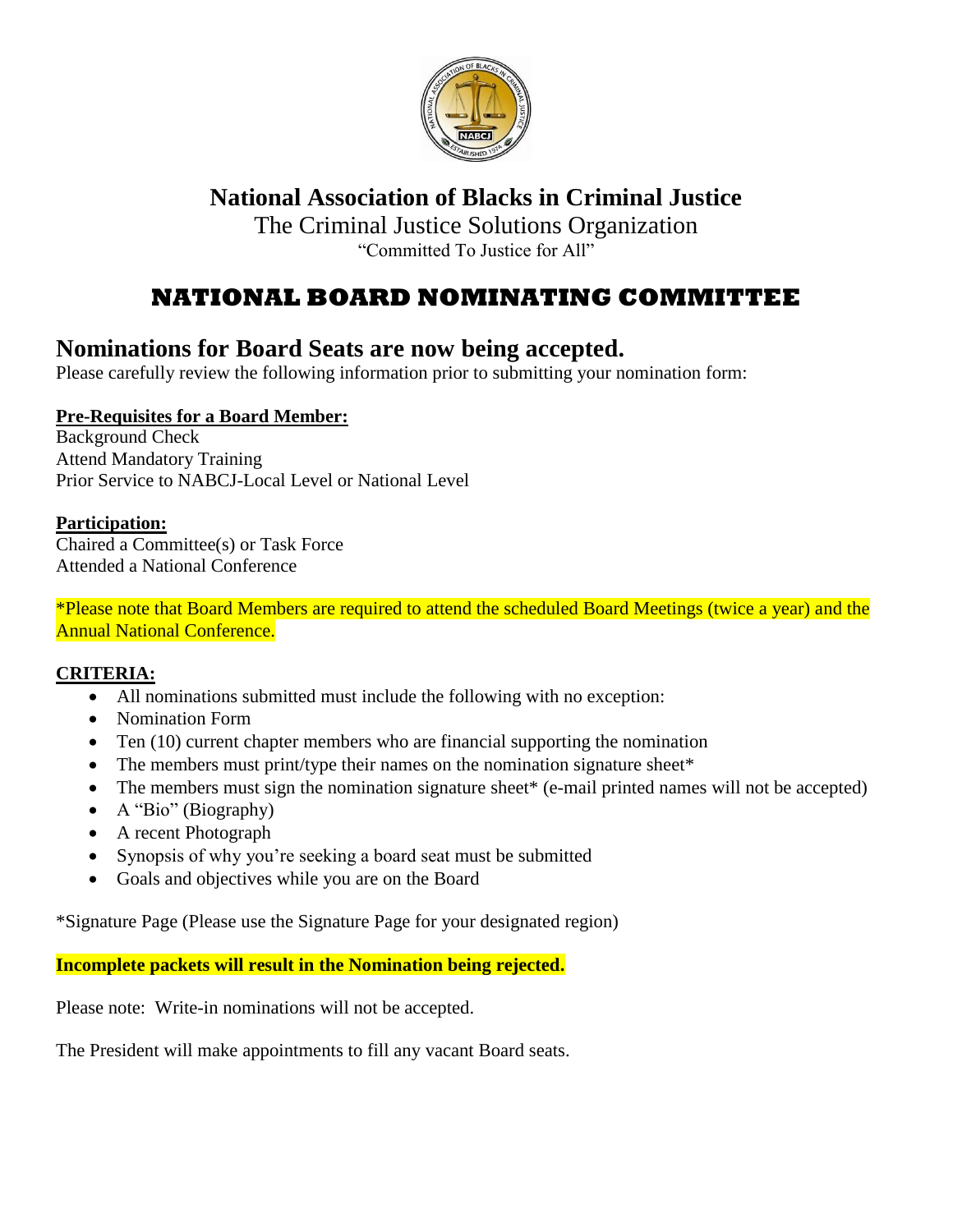The following is a list of the National Board seats that will be open for election in July 2018. Each vacancy is for a term of three (3) years:

| <b>REGION</b>    | <b>CURRENTLY HELD BY</b>       | <b>TERM EXPIRES</b> | <b>STATES OF ASSIGNMENT</b>                                      |
|------------------|--------------------------------|---------------------|------------------------------------------------------------------|
| <b>Midwest</b>   | <b>VACANT</b>                  | 2021                | Illinois, Missouri, South Dakota,<br>Kansas, Wisconsin, Nebraska |
| <b>Northeast</b> | <b>VACANT</b>                  | 2021                | District of Columbia, Maryland,<br>New Jersey, Delaware          |
| <b>Northwest</b> | <b>VACANT</b><br><b>VACANT</b> | 2021<br>2021        | Alaska, Washington<br>Montana, Wyoming                           |
| <b>South</b>     | <b>VACANT</b>                  | 2021                | Texas                                                            |
| <b>Southeast</b> | <b>VACANT</b>                  | 2021                | South Carolina, Georgia                                          |
| <b>Southwest</b> | VACANT                         | 2021                | Colorado, New Mexico                                             |

Please submit all nominations via fax to (919) 683-1903. You may also forward your completed packet via U.S. Postal Service to the National Office at P.O. Box 20011-C, Durham, NC 27707. In addition, please email a copy of your nomination packet to Mary Bobb-Singleton at [usingle4@gmail.com](mailto:usingle4@gmail.com) with the subject "Nomination Packet". The original packet will be forwarded to Mary Bobb-Singleton (Committee Chairperson). Please submit all nominations no later than 11:59 pm on **March 17, 2018**.

/s/ Mary Bobb-Singleton, Chairperson NABCJ National Nomination Committee P. O. Box 145 Grand Coteau, LA 70541

Attachments: Nomination Form Signature Sheet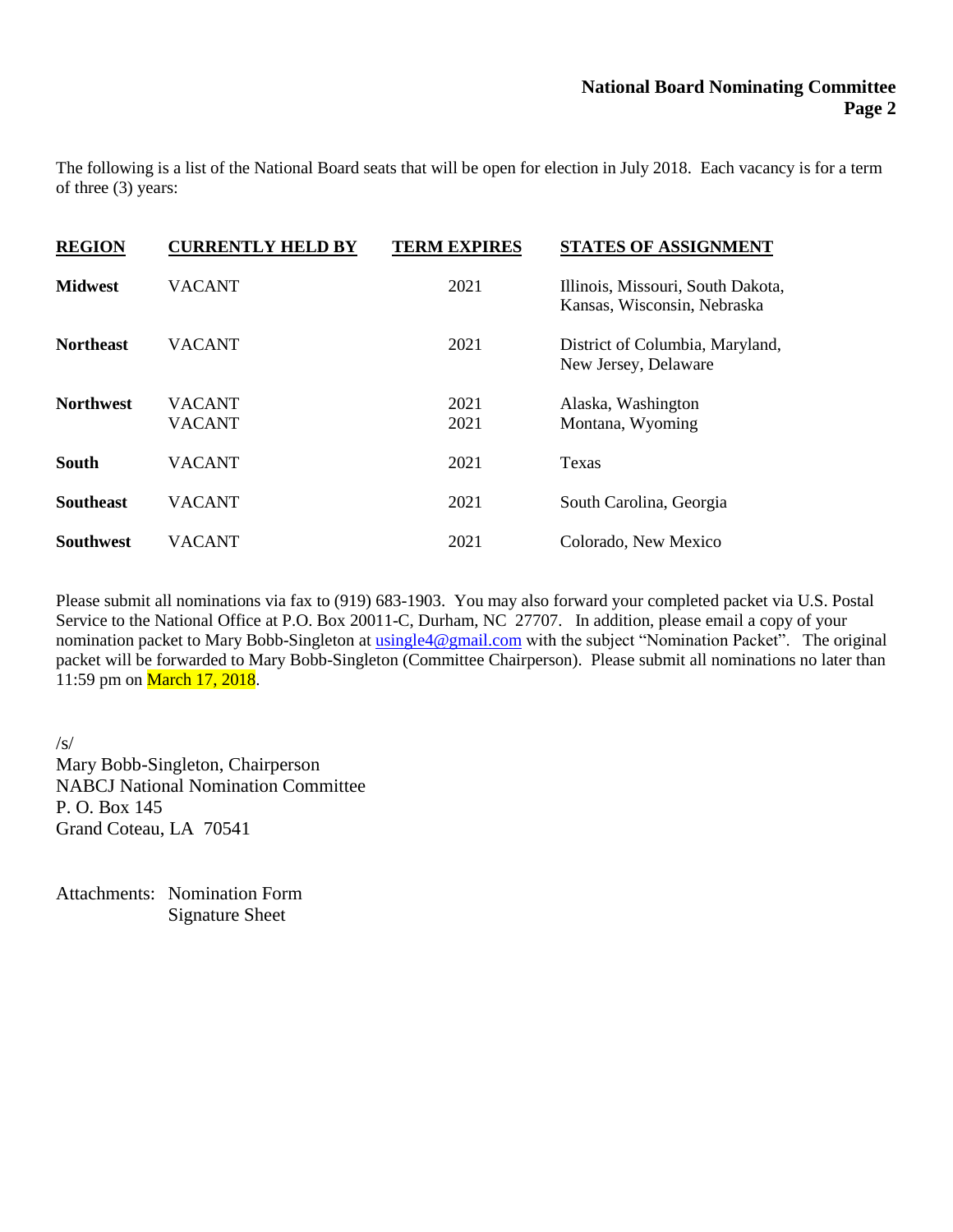**Attachment 1**



## **National Association of Blacks in Criminal Justice Board of Directors Regional Representative Nomination Form**

| <b>Regional Position Sought:</b>       |               |                                         |             |  |  |
|----------------------------------------|---------------|-----------------------------------------|-------------|--|--|
| Name of Nominee:                       |               |                                         |             |  |  |
| Home Address:                          |               |                                         |             |  |  |
| City:                                  | State:        |                                         | Zip Code:   |  |  |
| <b>Work Address:</b>                   |               |                                         |             |  |  |
| City:                                  | State:        |                                         | Zip Code:   |  |  |
| Home Phone: (                          | Work Phone: ( |                                         | Cell Phone: |  |  |
| Home Email Address:                    |               |                                         |             |  |  |
| <b>Work Email Address:</b>             |               |                                         |             |  |  |
| Chapter:                               |               | Region:                                 |             |  |  |
| <b>NABCJ</b> Member since:             |               | <b>NABCJ Offices Held:</b><br>Yes<br>No |             |  |  |
| Local Chapter:                         |               |                                         |             |  |  |
| National:                              |               |                                         |             |  |  |
|                                        |               | <b>CURRENT EMPLOYMENT</b>               |             |  |  |
| Employer:                              |               |                                         |             |  |  |
| Address:                               |               |                                         |             |  |  |
| City:                                  | State:        |                                         | Zip Code:   |  |  |
| Position:                              |               |                                         |             |  |  |
| Length of Time with Current Employer:  |               |                                         |             |  |  |
| <b>PAST EMPLOYMENT</b> (Last 10 Years) |               |                                         |             |  |  |
| 1. Employer:                           |               |                                         |             |  |  |
| Address:                               |               |                                         |             |  |  |
| City:                                  | State:        |                                         | Zip Code:   |  |  |
| Position:                              |               |                                         |             |  |  |
| Date of Employment:                    |               |                                         |             |  |  |
| 2. Employer:                           |               |                                         |             |  |  |
| Address:                               |               |                                         |             |  |  |
| City:                                  | State:        |                                         | Zip Code:   |  |  |
| Position:                              |               |                                         |             |  |  |
| Dates of Employment:                   |               |                                         |             |  |  |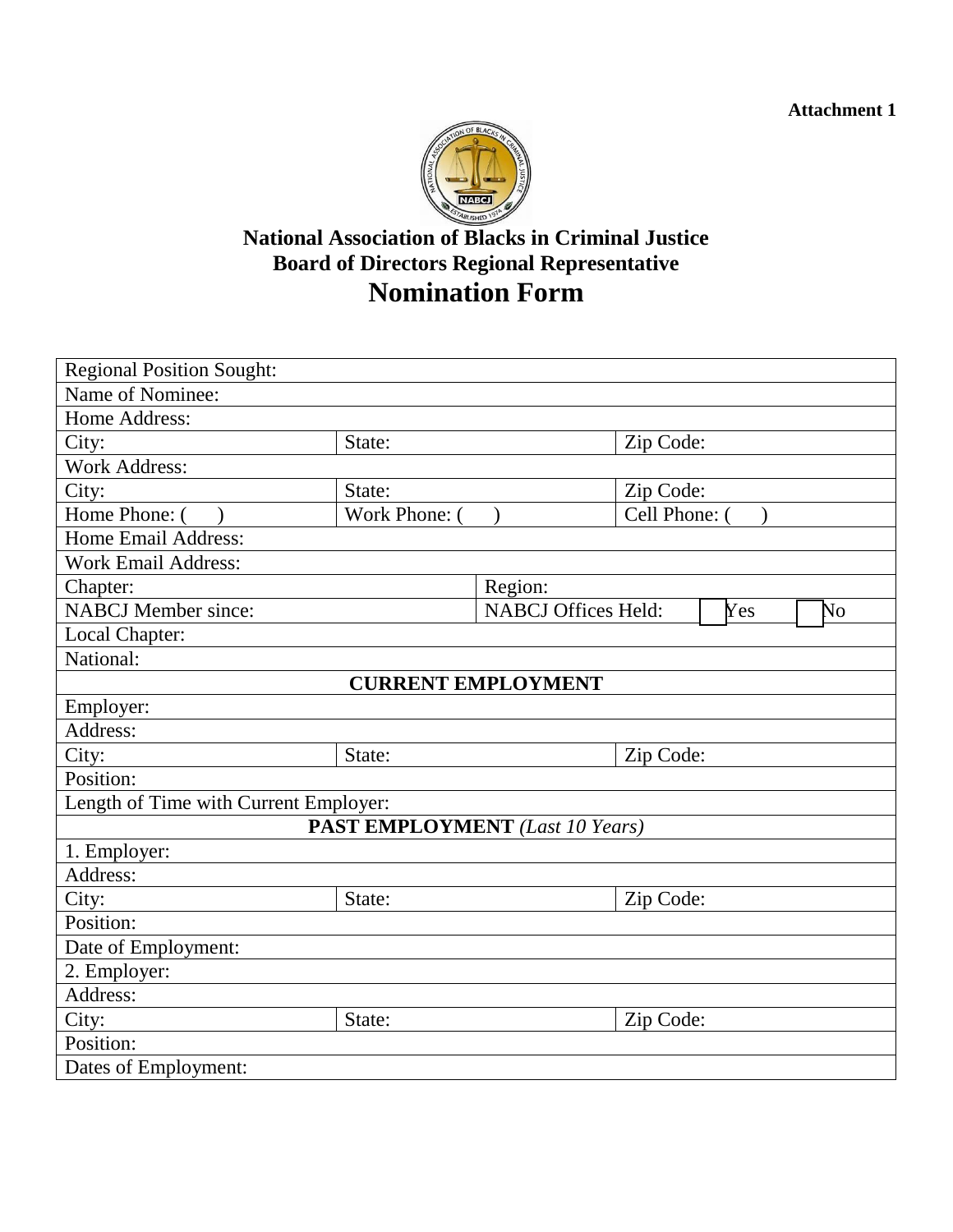### **EDUCATION**

a. Highest grade completed (1 2 3 4 5 6 7 8 9 10 11 12)? \_\_\_\_\_ Year completed \_\_\_\_\_\_\_\_ b. Number of years of post-high school education (1 2 3 4 5 6 7)? \_\_\_\_\_\_\_

| <b>Name and Location of Institution</b> | <b>Degree Received</b> | <b>Major</b> | <b>Dates Attended</b> |
|-----------------------------------------|------------------------|--------------|-----------------------|
|                                         |                        |              |                       |
|                                         |                        |              |                       |
|                                         |                        |              |                       |
|                                         |                        |              |                       |

 $\overline{\phantom{a}}$  ,  $\overline{\phantom{a}}$  ,  $\overline{\phantom{a}}$  ,  $\overline{\phantom{a}}$  ,  $\overline{\phantom{a}}$  ,  $\overline{\phantom{a}}$  ,  $\overline{\phantom{a}}$  ,  $\overline{\phantom{a}}$  ,  $\overline{\phantom{a}}$  ,  $\overline{\phantom{a}}$  ,  $\overline{\phantom{a}}$  ,  $\overline{\phantom{a}}$  ,  $\overline{\phantom{a}}$  ,  $\overline{\phantom{a}}$  ,  $\overline{\phantom{a}}$  ,  $\overline{\phantom{a}}$ 

### **Narrative**

1. Please state, in narrative not to exceed 500 words, why you want to be a Board Member.

\_\_\_\_\_\_\_\_\_\_\_\_\_\_\_\_\_\_\_\_\_\_\_\_\_\_\_\_\_\_\_\_ \_\_\_\_\_\_\_\_\_\_\_\_\_\_\_\_\_\_\_\_\_\_\_\_\_\_\_\_\_\_\_\_

2. Please state your goals and objectives while on the Board of Directors.

### **Other Professional Affiliations:**

Nominees Signature:

Date:

\_\_\_\_\_\_\_\_\_\_\_\_\_\_\_\_\_\_\_\_\_\_\_\_\_\_\_\_\_\_\_\_ \_\_\_\_\_\_\_\_\_\_\_\_\_\_\_\_\_\_\_\_\_\_\_\_\_\_\_\_\_\_\_\_